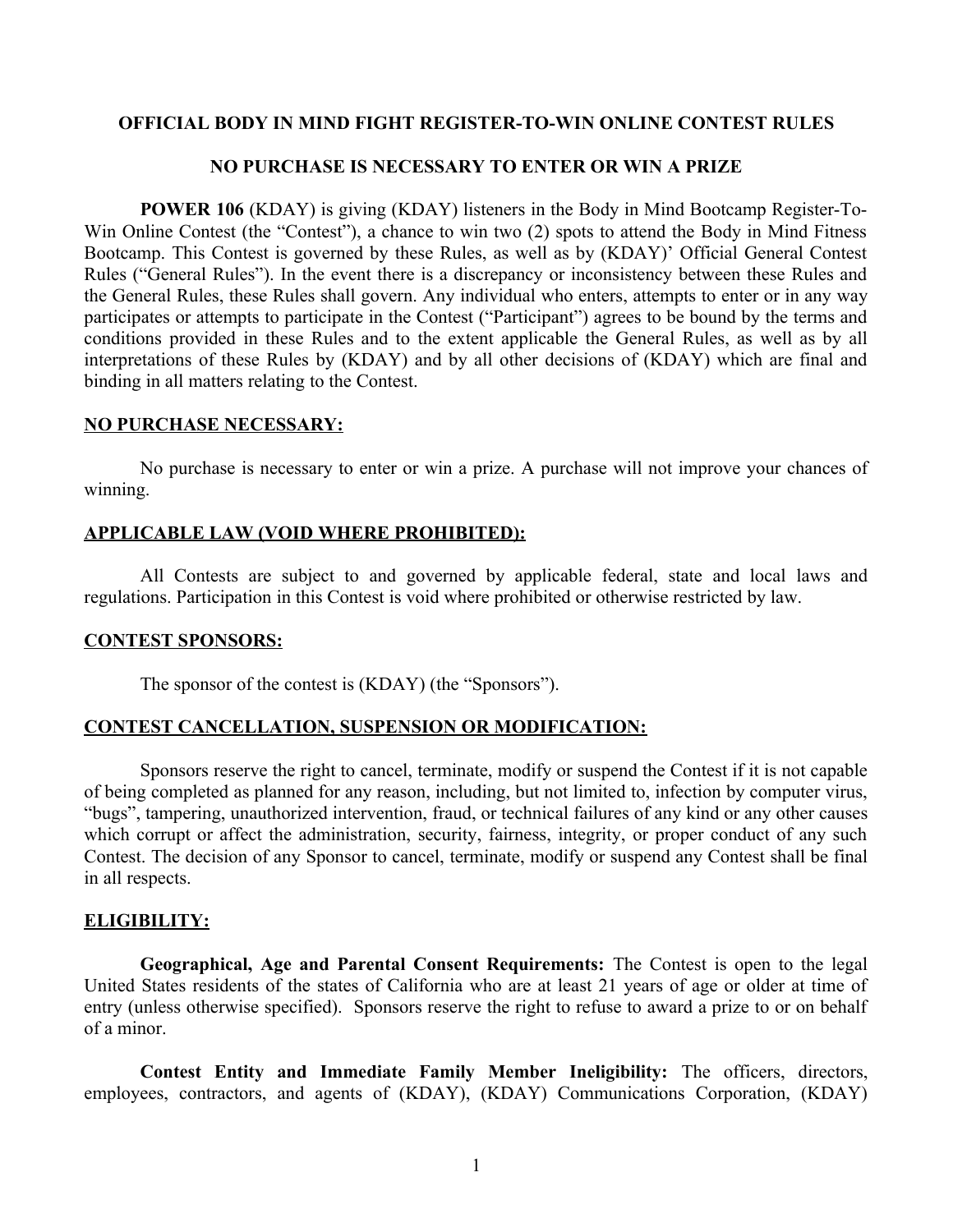Operating Company, any other Sponsor(s) and any entity involved in the sponsorship, development, production, implementation and distribution of any Contest as well as their respective parents, affiliates, divisions, subsidiaries and successor companies (collectively the "Contest Entities"), and their immediate family members (and those living in the same household, whether or not related), are prohibited from participating in any Contest and do not qualify as Participants. "Immediate family members" shall include spouses, siblings, parents, children, grandparents, and grandchildren, whether as "in-laws", or by current or past marriage, remarriage, adoption, co-habitation or other familial extension.

**Past Prize Winners:** Participants who have won an (KDAY) Contest in the last thirty (30) days or who have won prizes valued over \$600 in the last twelve (12) months are ineligible.

**Employer Restrictions:** Participant is solely responsible for reviewing and understanding Participant's employer's policies regarding Participant's eligibility to participate in contests. Participant may be disqualified from entering into this Contest or receiving prizes if Participant is participating in this Contest in violation of their employer's policies.

### **HOW TO ENTER:**

The Contest begins on May 15, 2019 PST and ends on May 24, 2019 PST (the "Entry Period"). During the Entry Period, eligible Participants will be required to register at www.power106.com/werise and fully complete the registration form. You can also drop-off or mail an entry form that includes the entrant's full name, mailing address, phone number and date of birth to POWER 106, Attn: Body In Mind Bootcamp, 2600 W. Olive Ave, Suite 800, Burbank, CA 91505. Forms must be received by 10:00AM PST, April 26

The confirmed grand prize winner randomly chosen from all entries will be awarded the grand prize.

**Entries Are the Sole and Exclusive Property of Sponsors:** All Contest entries and/or related submissions become the sole and exclusive property of the Sponsors upon transmission. Contest entries will not be returned and may be used by any Contest Entity for any purpose whatsoever related to any Contest, without additional compensation to the participant or any other individual or entity.

**Disclaimer of Responsibility for Entries:** Sponsors are not responsible for problems with Contest entries, including but not limited to, entries which are lost, late, misdirected, damaged, incomplete, illegible, or cannot be completed due to electronic or technical difficulties, even if the problem is the result of the sole or partial negligence of Sponsors.

**False Fraudulent or Deceptive Entries or Acts:** Participants who, in the view of Sponsors, provide false, fraudulent or deceptive entries or who engage in false, fraudulent or deceptive acts in connection with the Contest will be disqualified and subject to criminal prosecution.

#### **PARTICIPATION PROBLEM DISCLAIMER:**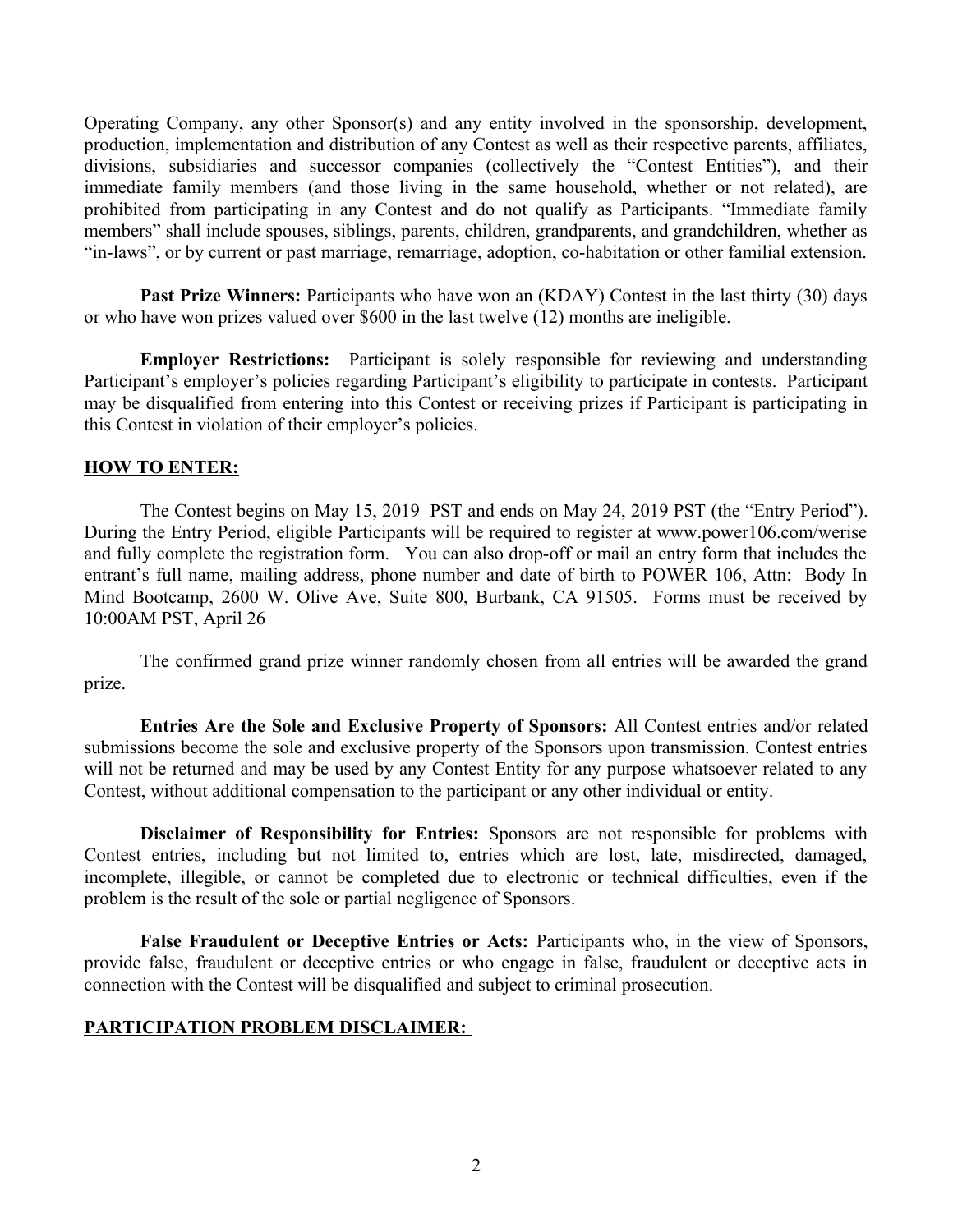Even if alleged to be caused by the sole or partial negligence of the Sponsors, the Sponsors are not responsible for any problems which affect or result from participation or attempted participation in the Contest. This includes but, is not limited to, the following problems:

- 1. Incorrect, incomplete or inaccurate entry information;
- 2. Human errors;
- 3. Failures, omissions, interruptions, deletions or defects of any wireless network, telephone network, internet service, computer systems, servers, utility providers, or software;
- 4. Inability to send a text-message;
- 5. Identity theft;
- 6. Tampering, destruction or unauthorized access to, or alteration of, entries or computer data;
- 7. Network hackers or other unauthorized access to Sponsors' computer network;
- 8. Data that is processed late or incorrectly or is incomplete or lost due to wireless network, telephone network, computer or electronic malfunction or traffic congestion on wireless or telephone networks;
- 9. Printing errors;
- 10. Equipment malfunctions; and
- 11. Late, misdirected, lost, misplaced, illegible, mutilated or postage-due entries.

#### **PRIZES:**

The (150) confirmed randomly chosen winner from all entries will be awarded with: two (2) tickets to the Body in Mind Bootcamp taking place May 27 at the LA Arts District.

No transfer, assignment or substitution of a prize is permitted, except Sponsors reserve the right to substitute a prize for an item of equal or greater value in the event an advertised prize is unavailable. Any difference between the actual value and the approximate retail value of any prize will not be awarded. No substitution or cash equivalent will be made.

Sponsors are not responsible for cancellations or delays in travel accommodations and has no obligation to reimburse, refund or otherwise substitute any tickets awarded as a part of a travel prize due to such cancellations or delays.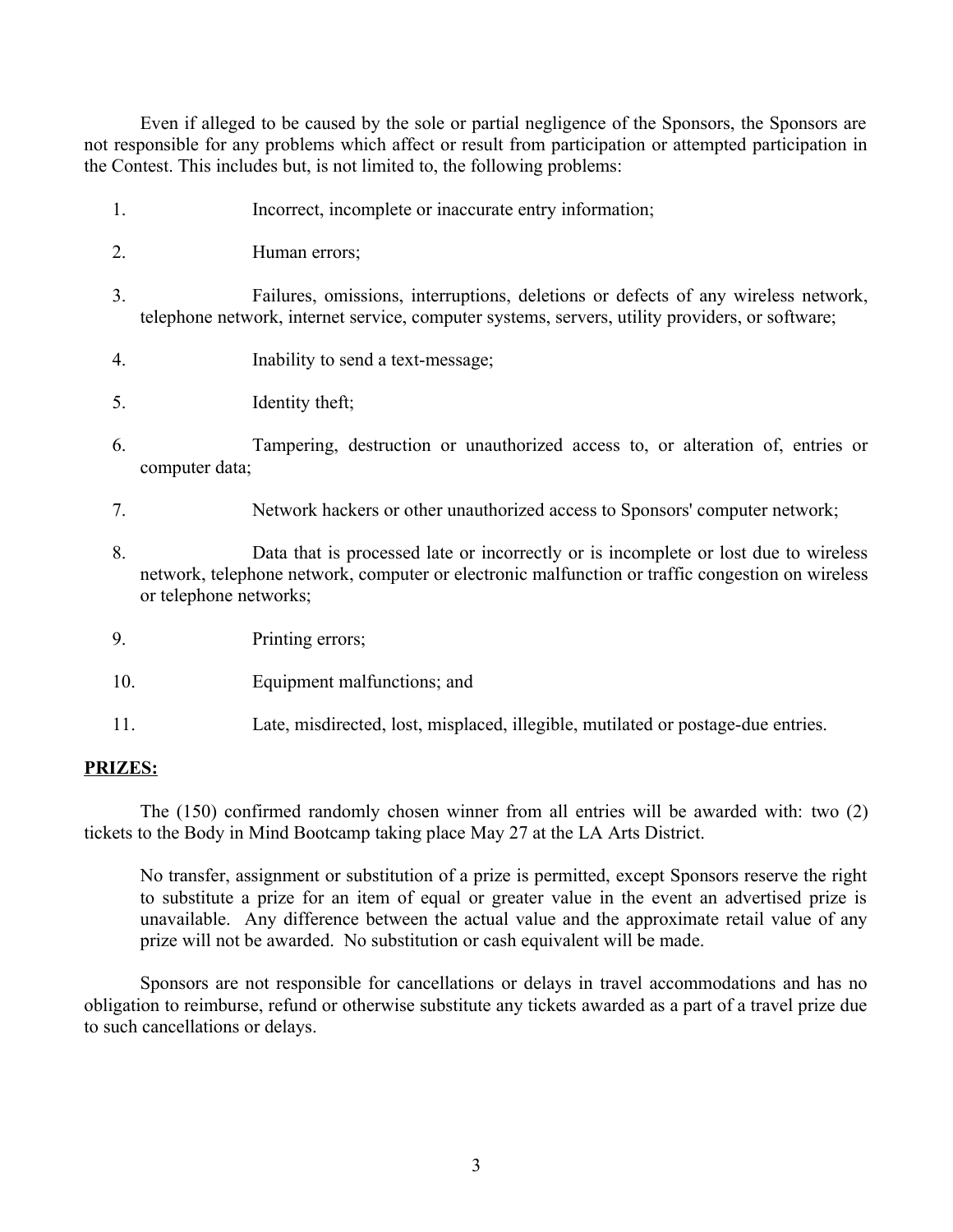Sponsors are not responsible for any cancellation or rescheduling of the performance for any reason and has no obligation to reimburse, refund or otherwise substitute the tickets for another prize should the performance not be rescheduled or vouchers not issued.

#### **TAXES:**

The Participant prize-winner is solely responsible for determining and paying all federal, state and local taxes (including any sales taxes). Any person winning over \$600 in prizes during any one year period will receive an IRS Form 1099 at the end of the calendar year, and a copy of such form will be filed with the IRS.

### **ODDS OF WINNING:**

The odds of winning will depend on the number of eligible entries received.

## **WINNER SELECTION:**

POWER 106 will randomly choose and announce on May 24th 2019 PST (150) winners from all registered entries. Winner(s) will be contacted by Sponsors by phone call or email within 24-48 hours of being randomly chosen.

#### **HOW TO CLAIM A PRIZE:**

**Claiming the Prize:** The Participant prize-winner must pick up their prize at (KDAY)' business office located at 2600 W. Olive Ave, Suite 800, Burbank, CA, 91505. Grand prize winner will be contacted with exact details on claiming prize. The Sponsors have the right in their sole discretion to mail the prize to the winner. Where this occurs, the winner will initially be sent the required releases and prize claim forms along with a return, pre-paid overnight delivery air bill. Failure by the winner to return completed forms within five (5) business days of receipt of the forms may lead to forfeiture of the prize. Additionally, in the event the prize is mailed to the winner, the winner assumes the risk of the prize's safe and timely arrival.

**Prerequisites to Prize Award:** Prior to being awarded a prize, winners are required to provide: (1) a valid government-issued photo identification depicting proof of age and (2) a valid taxpayer identification number or social security number. The social security number will be used for taxreporting purposes. Sponsors reserve the right to deny awarding the prize if the winner fails to provide satisfactory identification, as determined in the Sponsors' sole discretion.

Winner(s) are required to execute an Affidavit of Eligibility, Release of Liability, Indemnification and Publicity Release Agreement and a completed IRS W-9 before any prize is awarded. By entering the Contest, Participant agrees to execute these documents if selected as a winner. Except where prohibited by law, failure to execute any of these documents or comply with any of these terms will result in forfeiture of the prize.

**Prize Forfeiture:** Any winner who fails to pick up the prize within thirty (30) days from the date of winning for any reason, and fails to obtain an extension from (KDAY), will forfeit the prize. (KDAY)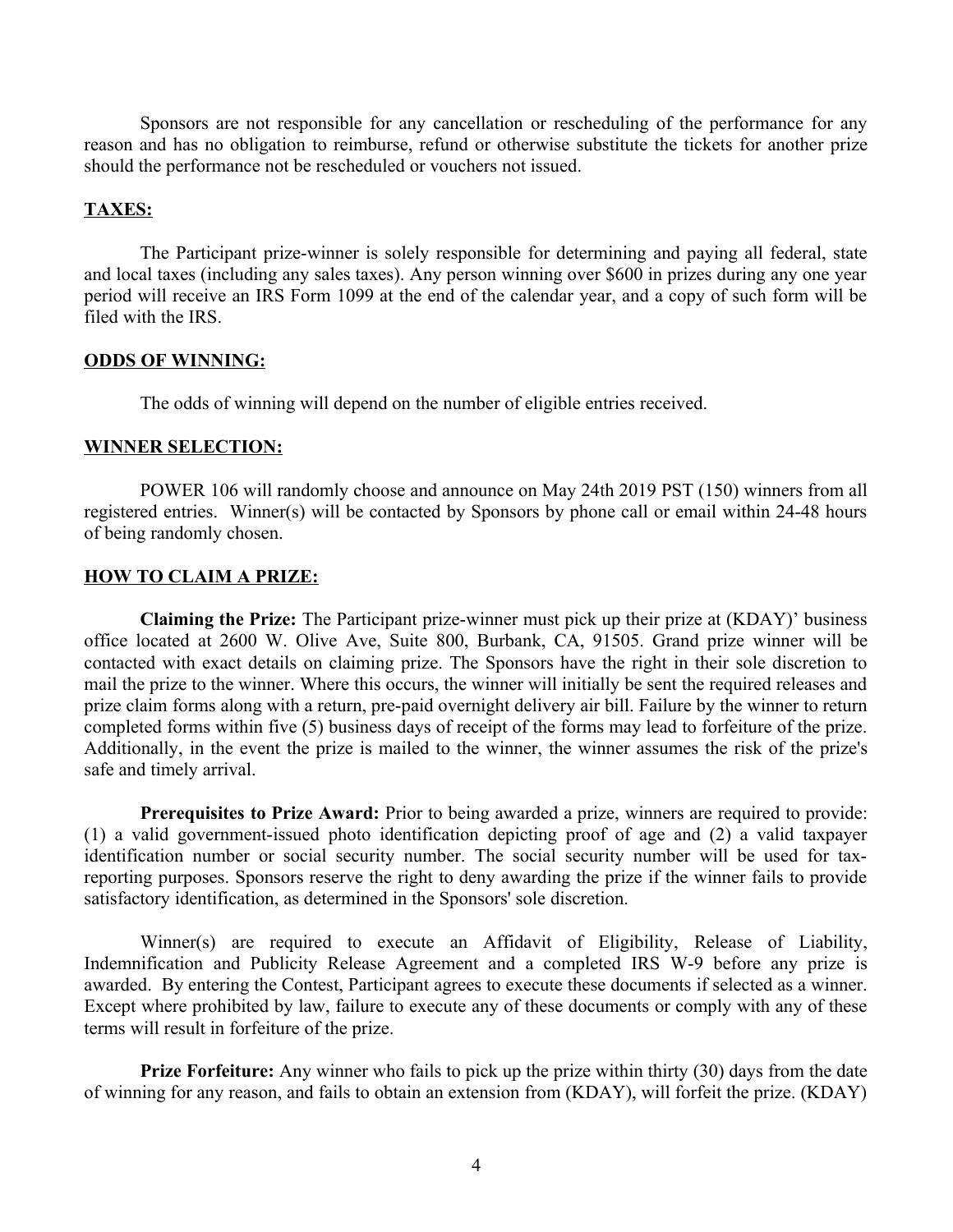reserves the right, in its sole discretion, to award unclaimed prizes to alternate contestants or not to award the unclaimed prizes.

**Additional Costs:** Any costs relating to the prizes are the sole responsibility of the winner.

## **WARRANTIES AND REPRESENTATIONS:**

By entering and participating in the Contest, and in consideration thereof, each Participant individually warrants and represents to Sponsors that they: (i) meet the residency and age requirements at the time of entry; (ii) will be bound by these Rules and the General Rules, and by all applicable laws and regulations, and the decisions of the Sponsors; and (iii) waive any rights to claim ambiguity with respect to these Rules and the General Rules.

# **RELEASE OF LIABILITY AND INDEMNIFICATION:**

As consideration for entering the Contest, all Participants agree to **RELEASE, DISCHARGE AND COVENANT NOT TO SUE** (KDAY), (KDAY) Communications Corporation, (KDAY) Operating Company, the other Contest Entities (as described above) and each of their respective direct and indirect affiliates, divisions, parent and subsidiary companies, officers, employees, disc-jockeys, onair personalities, shareholders, representatives, managers, members, directors, owners, agents, insurers, attorneys, predecessors, successors, and assigns thereof (collectively, the "Released Parties"), from and against all claims, damages, charges, injuries, losses, proceedings, suits, actions (including but not limited to tort actions, product liability actions, wrongful death actions, warranty actions, breach of contract actions, privacy and defamation actions, misappropriation of likeness actions, identity theft, loss of consortium claims), expenses and attorney fees that they or anyone on their behalf (including but not limited to their heirs, representatives or next of kin) have or might have for any death, injury, damage or claimed injury or damage arising out of, involving or relating to their participation in the Contest, including, but not limited to, any claim that the act or omission complained of was **caused in whole or in part by the strict liability or negligence in any form of the Released Parties**.

Additionally, as consideration for entering the Contest, all Participants agree to **INDEMNIFY, HOLD HARMLESS, AND DEFEND** the Released Parties in any action or proceeding from and against all claims, damages, charges, injuries, losses, proceedings, suits, actions (including but not limited to tort actions, product liability actions, wrongful death actions, warranty actions, breach of contract actions, privacy and defamation actions, misappropriation of likeness actions, identity theft, loss of consortium claims), expenses and attorney fees that they or anyone on their behalf (including but not limited to their heirs, representatives or next of kin) have or might have for any death, injury, damage or claimed injury or damage arising out of, involving or relating to their participation in the Contest or for their failure to comply with the terms of the above release provision. This agreement to indemnify, hold harmless and defend applies even if the act or omission complained of was allegedly **caused in whole or in part by the strict liability or negligence in any form of the Released Parties**.

**Furthermore, Participant expressly waives and relinquishes all rights and benefits afforded by Section 1542 of the Civil Code of the State of California, and does so understanding and acknowledging the significance and consequence of such specific waiver of Section 1542. Section 1542 of the Civil Code of the State of California states:**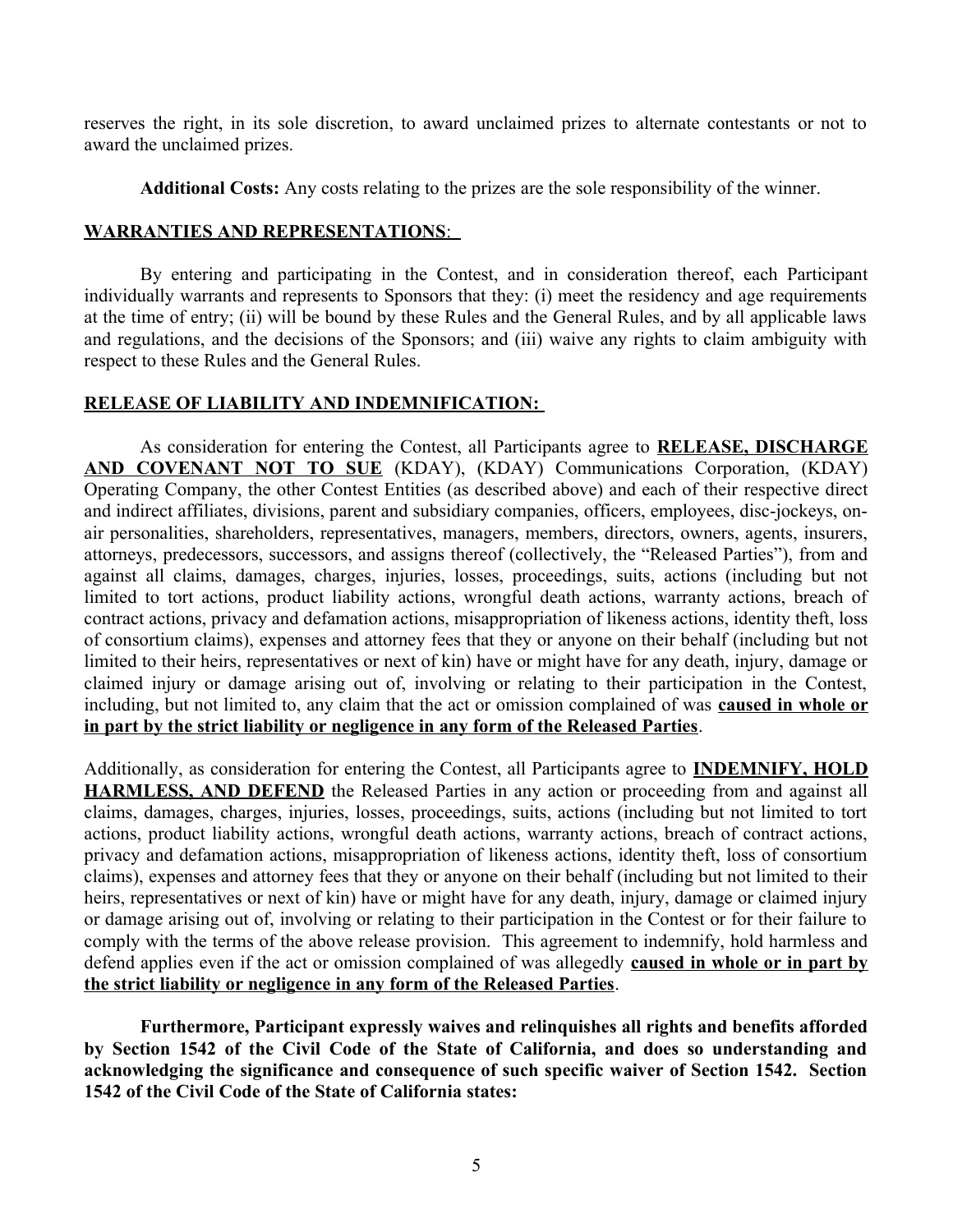**"A general release does not extend to claims which the creditor does not know or suspect to exist in his favor at the time of executing the release, which if known by him must have materially affected his settlement with the debtor."**

**Thus, notwithstanding the provisions of Section 1542, and for the purpose of implementing a full and complete release and discharge of the Released Parties, Participant expressly acknowledges that this release is intended to include, in its effect, without limitation, all claims which Participant does not know or suspect to exist in Participant's favor at the time of execution hereof, and that this release contemplates the extinguishment of any such claim or claims. Participant acknowledges and agrees that this general release is specifically intended to be as broad and comprehensive as permitted by California law.**

### **PUBLICITY RELEASE:**

Unless prohibited by applicable law, Participant authorizes and irrevocably grants to (KDAY) and the other Released Parties (as defined above) permission to, from time to time, reference and discuss Participant and their participation in the Contest on-air and/or on their website(s) in photographs, video recordings, digital images, audio recordings, as well as in publications, newsletters, news releases, other printed materials, and in materials made available on the Internet or in other media now known or hereafter developed for any purpose (KDAY) and/or the Released Parties deem proper. Such reference and discussion may involve Participant's name and voice, and other personal/biographical material or their participation on-air.

#### **DISQUALIFICATION:**

All participants agree to be bound by these Rules. Non-compliance with any of these Rules will result in disqualification and all privileges as a Participant will be immediately terminated. Sponsors, in their sole discretion, further reserve the right to disqualify any person for: (i) tampering with the entry process or the operation of the Contest; (ii) gaining an unfair advantage in participating in the Contest; (iii) obtaining winner status using false, fraudulent or deceptive means; or (iv) engaging in otherwise unsportsmanlike, disruptive, annoying, harassing, or threatening behavior.

> **CAUTION: ANY ATTEMPT BY ANY PARTICIPANT OR ANY OTHER INDIVIDUAL TO DELIBERATELY CIRCUMVENT, DISRUPT OR DAMAGE ORDINARY AND NORMAL OPERATION OF ANY CONTEST, TELEPHONE SYSTEMS OR WEB SITE, OR UNDERMINE THE LEGITIMATE OPERATION OF ANY CONTEST IS A VIOLATION OF CRIMINAL AND CIVIL LAWS. SHOULD SUCH AN ATTEMPT BE MADE, SPONSORS RESERVE THE RIGHT TO SEEK DAMAGES FROM ANY SUCH INDIVIDUAL TO THE FULLEST EXTENT PERMITTED BY LAW.**

## **RULES CHANGES AND INTERPRETATIONS:**